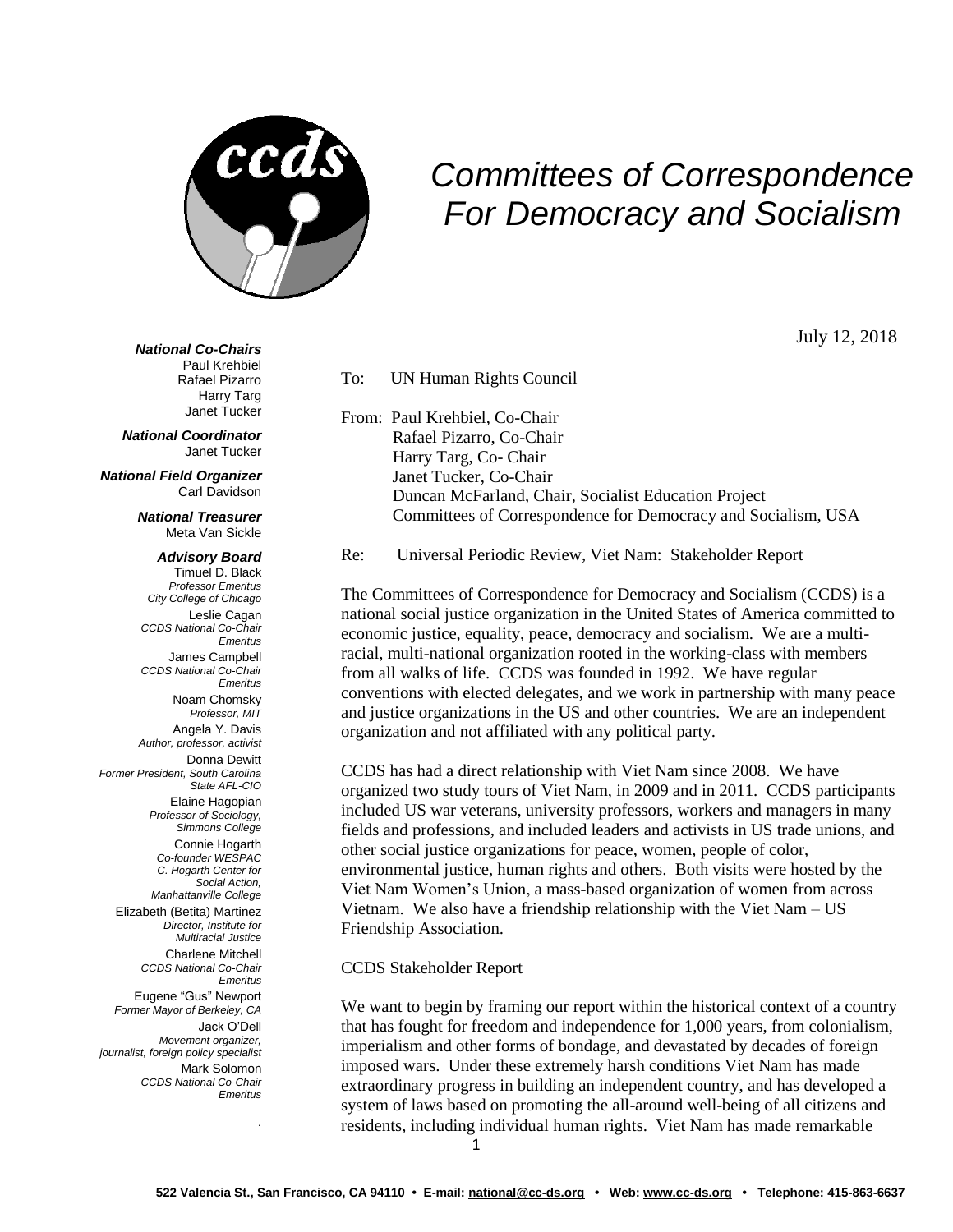progress in building its economy, sharply reducing poverty, and in significantly raising the standard of living of its people. Viet Nam has made important gains in providing health care, education and culture to all its people, making provisions to involve people of all ethnic groups, women, and geographic regions in shaping and managing these social programs. Viet Nam promotes friendship and cooperation among all its people, and has established meaningful cooperative ventures with many countries around the world. All of these achievements go a long way toward fulfilling many principles and goals of the United Nation's Declaration of Human Rights, and Viet Nam has been recognized and commended for its progress by several UN agencies and bodies. Paul Krehbiel, Harry Targ, and Duncan McFarland, all national leaders of CCDS, were participants in the CCDS study tours conducted in 2009 and 2011. Here are impressions from all three of those study tour participants.

The Vietnam Women's Union is a large mass organization with thirteen million members, devoted to empowering women in many ways. We visited a rural women's club and witnessed the high level of participation and engagement. Educational activities are conducted on issues including women's rights and family and community health issues. The VWU also holds training sessions for women to participate in politics; we learned that 28% of the members of the Vietnam parliament are women. The VWU also supports entrepreneurial activities to help women in business and runs a women's museum in Hanoi to preserve women's history and culture, including national minorities. Another department supports victims of sex trafficking and violence. The women's union also runs a travel agency, which made our excellent arrangements, publishes a newspaper and literature, and maintains contacts with other women's organizations and people around this world. The Vietnam Women's Union sponsors an outstanding national program supporting Vietnamese women's human rights.

One of our first impressions was that Vietnam was a nation at work. Everywhere we travelled we saw people working. Many people were employed by both domestic and foreign businesses, and many people started and ran their own businesses. This vibrant economic activity attests to the far-sighted policies of the Vietnamese government which has worked for decades to promote and assist economic development at all levels of the economy. We saw people running small businesses selling a host of products in cities, towns and rural areas, all encouraged and supported by the government. Many people used the yards of their homes for their businesses, from building furniture, to cooking and serving food, to weaving clothing, to creating pieces of art.

We also visited larger manufacturing businesses and met with workers on the shop floor, managers and trade union officials and members. Many of our CCDS members are members of trade unions in the US, so we were particularly interested in learning about the rights and responsibilities of unions in Vietnam. We heard union members explain how the union gave them a voice at work, worked to protect and advance their wages and improve their working conditions. We also learned that there are workers' strikes in Viet Nam, in fact many strikes – especially in the foreign-owned companies, and that the union, government, and sometimes the Communist Party would intervene to help workers resolve their grievances. This was in contrast to strikes in some other countries where authorities routinely react by suppressing the workers, often by using police violence and arrests. This was important to us as it indicated that workers in Viet Nam seem to feel that they can disagree and oppose what they see as harmful policies by their employer, including going on strike, with the expectation of making some improvements and with little fear of repercussions. This is extremely important because so many workers in other countries, including in the United States, fear going on strike because they are afraid that they might lose their job permanently due to employer retaliation. For us, this was an indication that human rights exist for striking workers in Viet Nam in a greater degree than for many workers in many other countries.

We also visited hospitals and health centers and were impressed by the approach and care given to patients. One remarkable hospital was the Tu Du Hospital in Hanoi. Of particular significance was the care provided to young